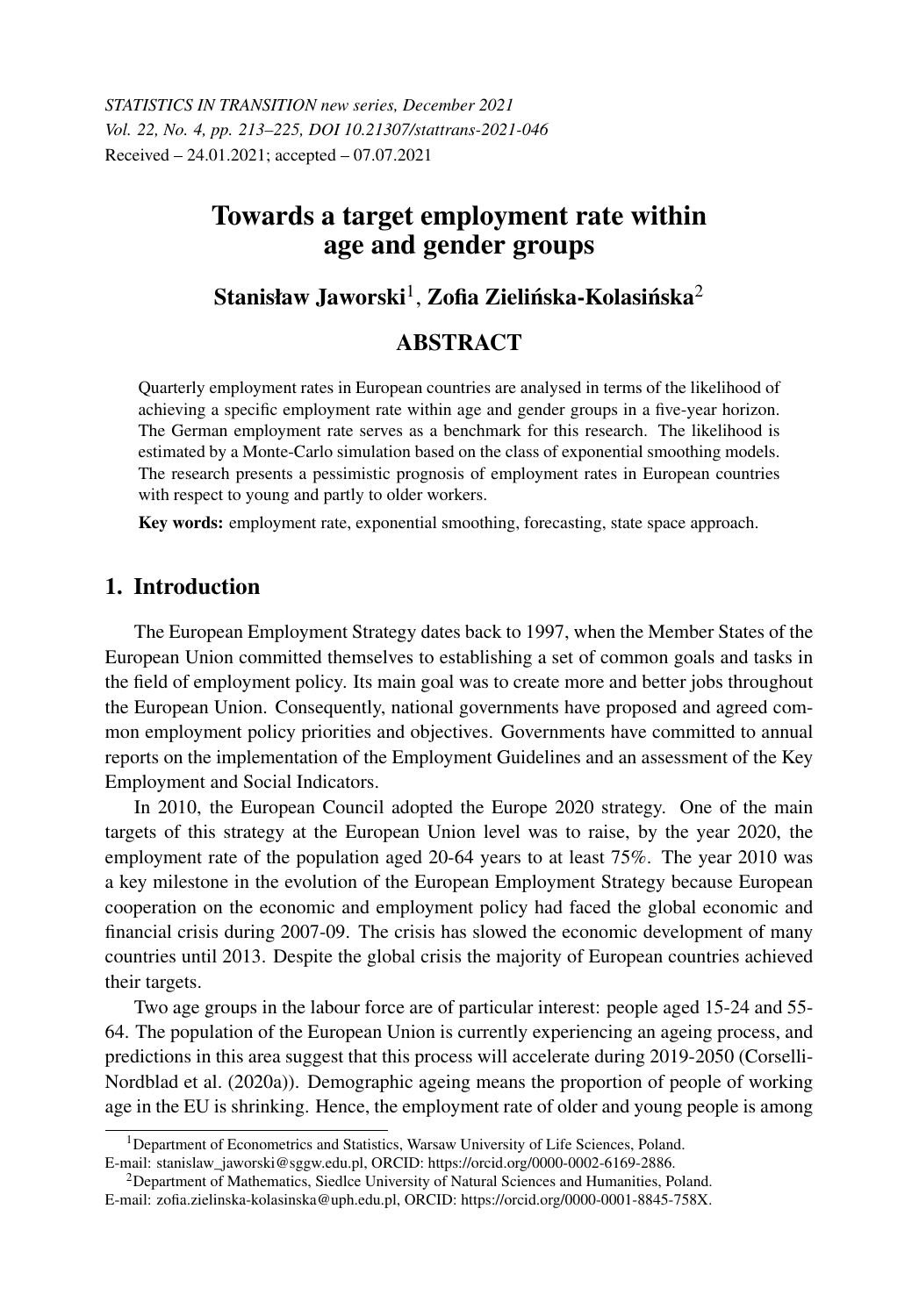the main policy objectives that European Union has adopted in recent years. A considerable portion of young people aged 15-24 years in the EU is economically inactive. The European Union supports the process of reducing youth unemployment by creating various programs, like *The Youth Guarantee* (European Commission (2018)), *Youth Employment Initiative* (European Commission (2012)), *Skills Agenda for Europe* (European Commission (2020b)) and *Investing in Europe's Youth* (European Commission (2017)). Moreover, the European Commission suggests that the most pressing concern of policy-makers is to encourage older people to remain in the labour market for as long as possible (Corselli-Nordblad et al. (2020a)). A key reason for increasing retirement age is to ensure the financial sustainability of the state pension programme. Moreover, the retirement-aged include workers with extensive experience who can contribute to generating new jobs and make net contribution to GDP. There is also evidence that meaningful and appropriate work benefits older people. Paid work increases their incomes, helping them to achieve higher standards of living. In response, many countries have decided to increase the retirement age. But there is an example of doing the opposite. The topic of the age at which Poles retire returned in the election campaign of 2020. The retirement age was raised in 2012 by the government of Donald Tusk. According to the law then in force, men were to reach the target retirement age of 67 in 2020, and women 20 years later – in 2040. In 2016, the government of Beata Szydło restored the act to its pre-2012 version.

The aim of the work is to estimate the probability of achieving given employment rates within age and gender groups across European countries in a five-year horizon on the basis of employment time series forecasts. German 2019 employment rates reduced proportionally by 5% are taken as the base rates. We compare them accordingly with employment rates of other member states of the European Union. The choice of these base rates is justified to some extent. The applied analysis required comparisons with reasonably high rates. Moreover, the German labour market belongs to the strongest in Europe and experienced robust performance in the financial crisis of 2007-2009. Therefore, the choice seems reasonable as benchmarks of better and satisfactory employment rates for many member states of the European Union. The estimates are based on quarterly employment rates from Eurostat.

## 2. Research methodology

The probability of achieving a given employment rate is estimated by Monte-Carlo simulation by the use of exponential smoothing methods. Although the methods have been around since the 1950s, a modelling framework incorporating procedures for model selection was not developed until the nineties. Ord et al. (1997), Hyndman et al. (2002) and Hyndman et al. (2005) have shown that all exponential smoothing methods are optimal forecasts from innovations state space models. The innovations state space approach provides prediction intervals, maximum likelihood estimation and procedures for model selection. The theoretical background of the methods can be found in Hyndman et al. (2008b). Software implementation of the methods is described in Hyndman et al. (2008a), where for each of the fifteen exponential smoothing methods the authors specify two possible innovations state space models, one corresponding to a model with additive errors and the other to a model with multiplicative errors. The models are combinations of components such as the trend,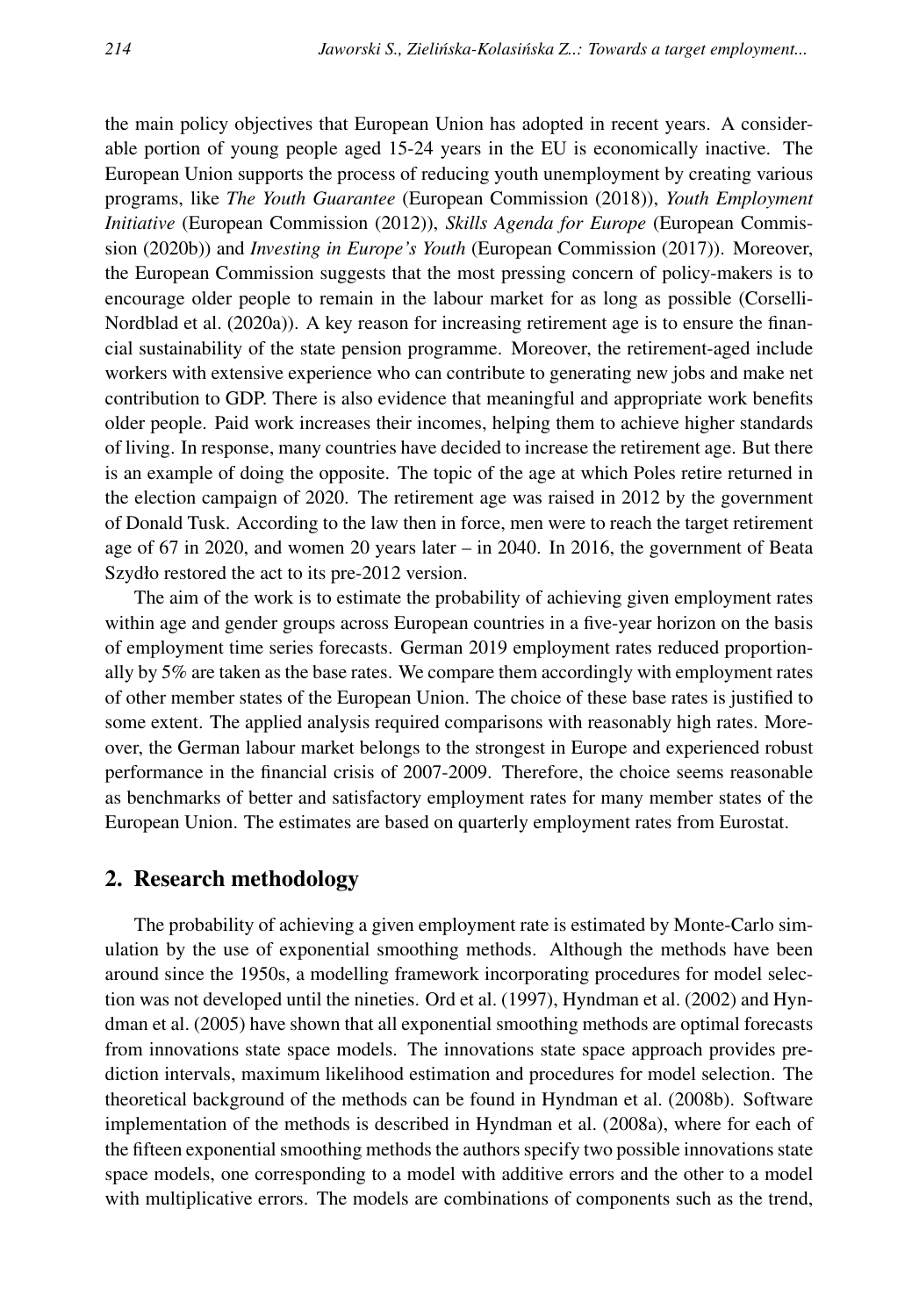seasonal, and irregular or error components. The trend component can be additive, additive damped, multiplicative and multiplicative damped. The seasonal component can be additive or multiplicative. The general model involves a state vector  $x_t = (l_t, b_t, s_t, s_{t-1}, \ldots, s_{t-m+1})'$ and state space equations of the form

$$
y_t = w(x_{t-1}) + r(x_{t-1})\varepsilon_t
$$
  

$$
x_t = f(x_{t-1}) + g(x_{t-1})\varepsilon_t,
$$

where  $y_t$ ,  $t = 1,...,T$ , denote observations,  $\{\varepsilon_t\}$  is a Gaussian white noise process with mean zero and variance  $\sigma^2$ . Components  $l_t$ ,  $b_t$  and  $s_t$  are unobservable and represent the trend, slope and seasonality respectively. The number of seasons in a period, denoted by *m*, is a given number. Functions  $w, r, f, g$  are known and have a specific form (see Hyndman et al. (2008a)).

As an illustrative example of this class of models let us consider the known Holt's model defined by the equations:

Level: 
$$
y_t = \alpha y_t + (1 - \alpha)(l_t + b_{t-1})
$$
  
Growth:  $b_t = \beta^*(l_t - l_{t-1}) + (1 - \beta^*)b_{t-1}$ 

These equations can be rewritten to the following form:

$$
y_t = \begin{pmatrix} 1 & 1 \end{pmatrix} x_{t-1} + \varepsilon_t
$$
  

$$
x_t = \begin{pmatrix} 1 & 1 \\ 0 & 1 \end{pmatrix} x_{t-1} + \begin{pmatrix} \alpha \\ \beta \end{pmatrix} \varepsilon_t
$$

where  $\beta = \alpha \beta^*$ ,  $x_t = (l_t, b_t)'$ ,  $\mu_t = \hat{y}_t = l_{t-1} + b_{t-1}$  and  $\varepsilon_t = y_t - \mu_t$  denotes the on-step forecast error at time *t*. The model is fully specified once we state the distribution of the error term  $\varepsilon_t$ . Note that in this case

$$
w_t(x_{t-1}) = (1 \quad 1) x_{t-1}, r(x_{t-1}) = 1, f(x_{t-1}) = \begin{pmatrix} 1 & 1 \ 0 & 1 \end{pmatrix} x_{t-1}
$$
 and  $g(x_{t-1}) = \begin{pmatrix} \alpha \\ \beta \end{pmatrix}$ . Gen-

erally, a penalised method based on the in-sample fit Akaike's Information Criterion is used in the work to choose appropriate models for the investigated employment series. To estimate the probability of achieving the given target employment rate the set of 1000 sample paths that are future to and conditional on the data is produced. Then, the number of paths crossing the target is calculated. Thus, we estimate probability  $P(y_t > \text{target})$  for a given *t*. The maximum estimate error in this case does not exceed 3%.

## 3. An example: the Visegrád Group

The Visegrád Group is a cultural and political alliance of four countries of Central Europe (the Czech Republic, Hungary, Poland and Slovakia), all of which are members of the EU and of NATO, with the aim to advance mutual co-operation in military, cultural, economic, climate and energy matters and to further their integration to the EU. All of the countries belonged to the former Eastern Block. The employment rates of these countries and Germany are shown in Figure 1.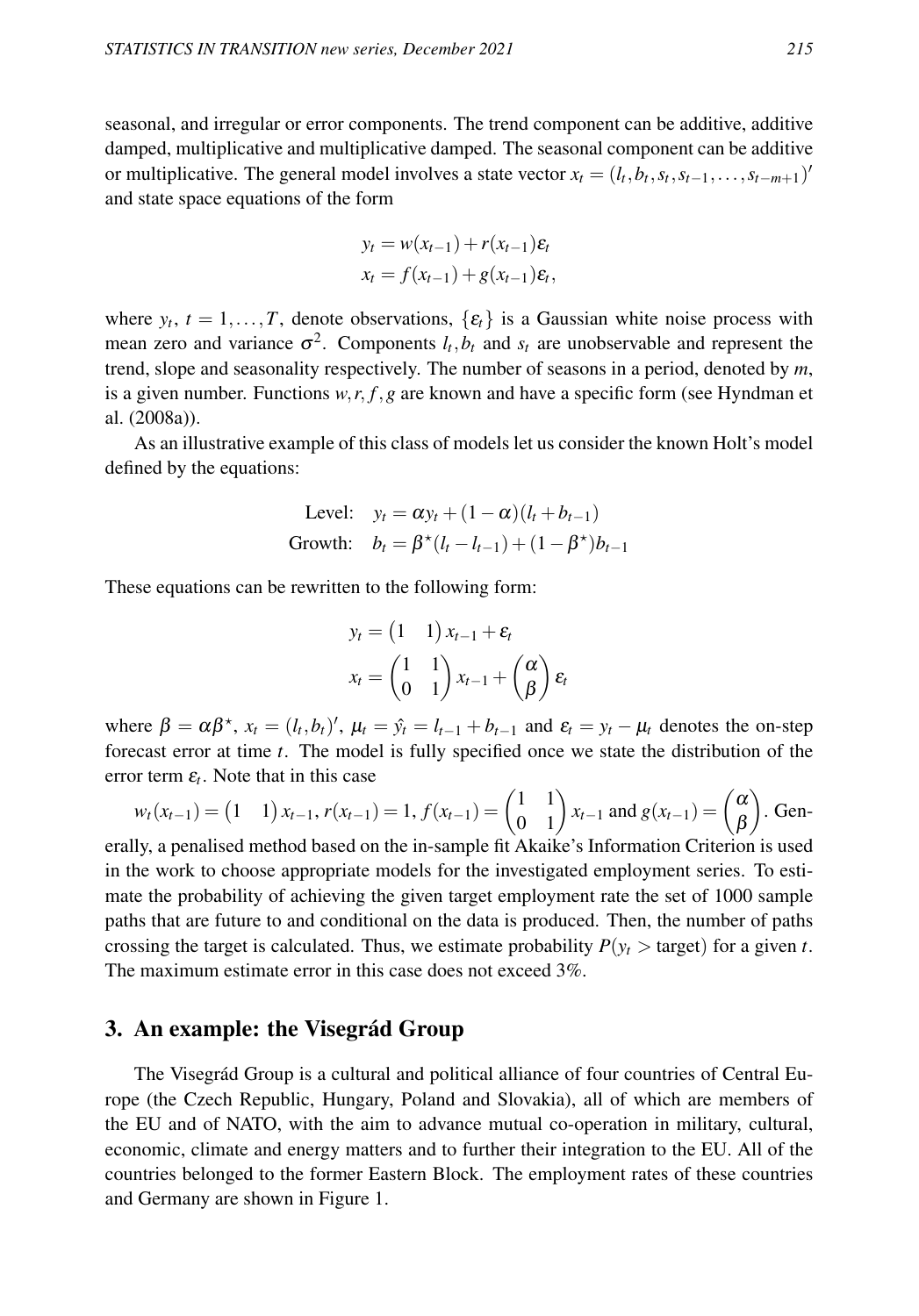

Figure 1: Quarterly time series of employment rates of Germany and the member countries of the Visegrád Group with respect to gender and age groups: 2005-2019



Employment rate

Figure 2: The comparison of the 2019 employment rates of Germany and the member countries of the Visegrád Group with respect to gender and age groups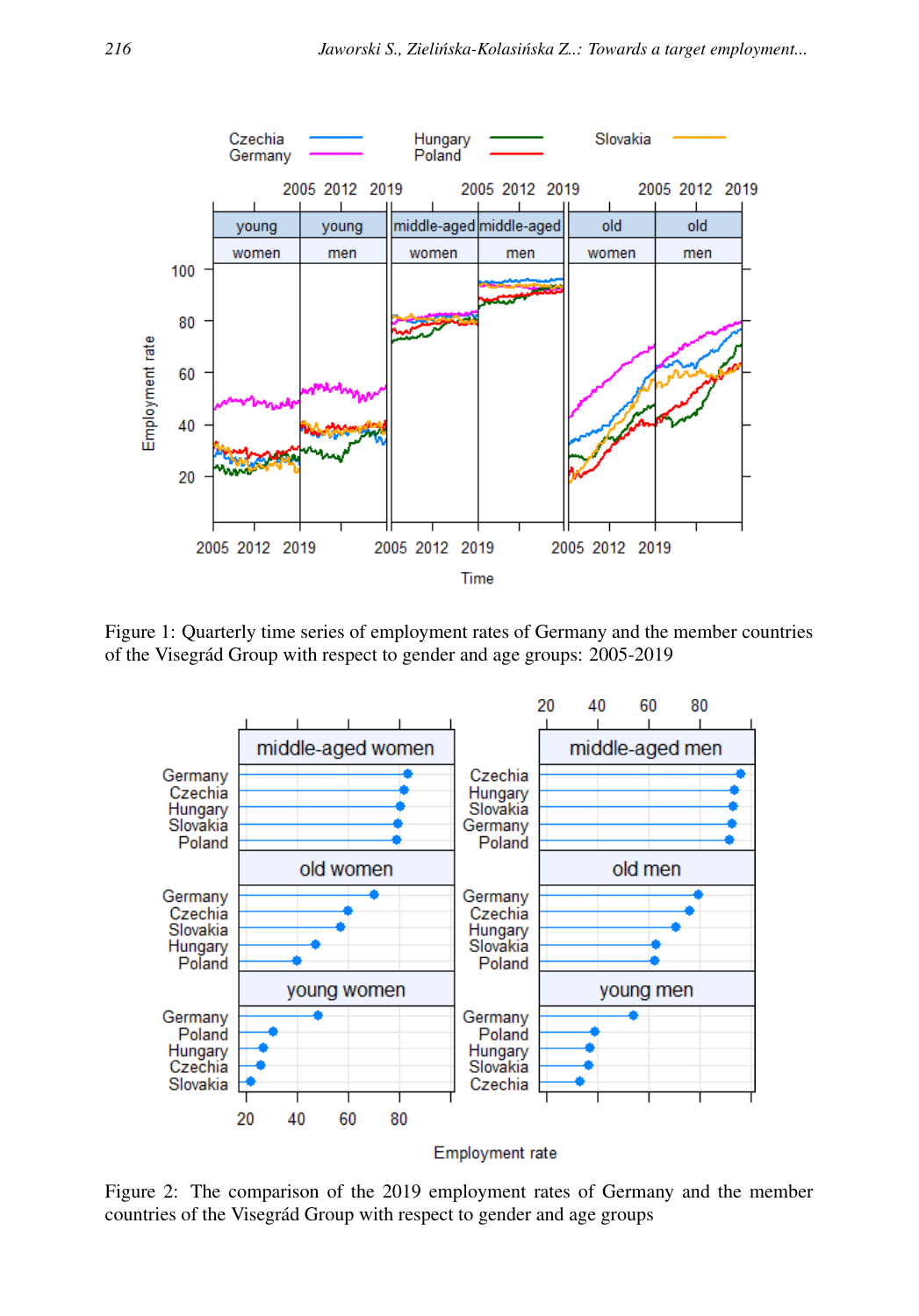Note that middle-aged workers (25-54 years old) have similar employment rates. There are much greater differences between the employment rates in the group of young (15-24 years old) and old people (55-64 years old). This can be seen in the comparison of Germany against different countries of the Visegrad Group. The German employment rate is at least as high as those of other countries. We want to find out the probabilities of the member countries of the Visegrád Group achieving the given level of 95% German employment rate. Figure 2 depicts 2019 employment rates of Germany and the member countries of the Visegrád Group with respect to gender and age groups. It can be taken to mean that differences between probabilities of achieving the given levels will be smaller in young and old workers. For example, the difference in the group of young women between Slovak and German employment rates is relatively large (over 20%). The Slovak employment time series has been well under 30% since 2010 and was declining in the last four years. Thus, the probability of reaching the German employment rate is expected to be low in the case of young Slovak women.

Let us consider the forecast of the Slovak employment rate for this group. The point forecast is given in blue in Figure 3. Three further forecasts were simulated, smoothed and added in red into Figure 3. The forecasts are represented by three smoothed lines starting at 2020. In order to estimate the probability of crossing the given level, there were 1000 such lines generated altogether. The forecasts were smoothed to avoid the short-term influences of seasonal pattern.



Figure 3: Forecast of the employment rate for young Slovak women

The procedure was repeated for the rest of the member countries of the Visegrád Group. The prognosis for young people is not optimistic: neither probability based on prediction for four countries and years 2020-2024 exceeds 1%. The results for old people are better but not in all of the countries (Table 1). The results for middle-aged people are the best (Table 2). In this case, most estimates are equal to one.

In general, most middle-aged people are employed. The employment rate of older workers increased between 2005 and 2019 but the pace of growth was not uniform in the considered countries. Universally older workers bring a level of experience, critical thinking and sheer knowledge that cannot be taught. In some industries it takes a decade or longer for workers to gain the technical skills necessary to master the job. Despite these advantages, the labour market of many countries does not offer suitable jobs for older people. There are many reasons for this but discussing them is beyond the scope of the work. In fact, not all countries are expected to improve the employment rate of older workers.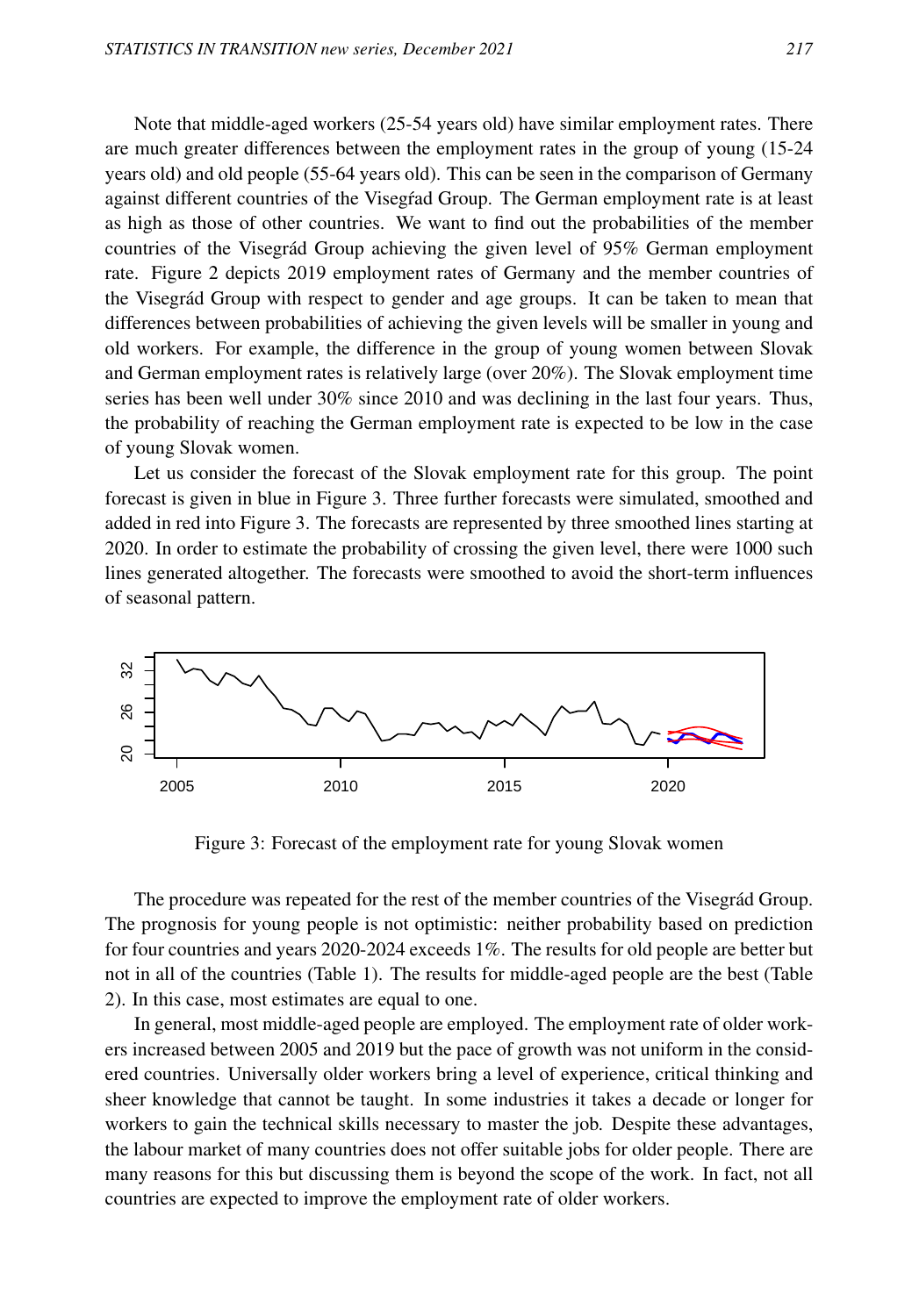| Gender | Country  | 2020 | 2021 | 2022 | 2023 | 2024 |
|--------|----------|------|------|------|------|------|
| Female | Czechia  | 0.13 | 0.84 | 0.98 | 1.00 | 1.00 |
|        | Hungary  | 0.00 | 0.00 | 0.00 | 0.00 | 0.00 |
|        | Poland   | 0.00 | 0.00 | 0.00 | 0.00 | 0.00 |
|        | Slovakia | 0.02 | 0.45 | 0.80 | 0.93 | 0.97 |
| Male   | Czechia  | 0.99 | 0.99 | 1.00 | 1.00 | 1.00 |
|        | Hungary  | 0.51 | 0.87 | 0.96 | 0.98 | 0.98 |
|        | Poland   | 0.00 | 0.00 | 0.00 | 0.03 | 0.10 |
|        | Slovakia | 0.00 | 0.00 | 0.00 | 0.00 | 0.00 |

Table 1: Forecasts of the probabilities of reaching the 95% German employment rates by the member countries of the Visegrád Group with respect to gender; results for old people

Table 2: Forecasts of the probabilities of reaching the 95% German employment rates by the member countries of the Visegrád Group with respect to gender; results for middle-aged people

|               | Gender Country  | 2020   | 2021 | 2022 2023 |      | 2024 |
|---------------|-----------------|--------|------|-----------|------|------|
| Female Poland |                 | (0.40) | 0.42 | 0.44      | 0.46 | 0.45 |
|               | Slovakia        | (170)  | 0.67 | 0.64      | 0.63 | 0.62 |
|               | Other countries | 1.00   | 1.00 | 1.00      | 1.00 | 1.00 |
| Male          | All countries   | 1.00   | 1.00 | 1.00      | 1.00 | 100  |
|               |                 |        |      |           |      |      |

Compared to old people, young workers tend to have fewer general work skills and less specific human capital relevant to the particular firm employing them (Bell et al. (2011)). They are faced with wages that provide inadequate compensation for the loss of benefits and with suboptimal commutes. The lack of mobility and limited job search area severely limits their job opportunities.

Many factors influence the employment rate. An interesting discussion may be found in Matthews et al. (2014). Each of the European countries has its own specific factors lowering its employment rate. As the set of common goals and tasks in the field of employment policy is formulated and agreed on, the main goal for every country is to create more and better jobs. This will increase the employment rate. The reasonable measure of the rise should be based on the level itself. The idea of model-based estimate of achieving the specific level representing the one of the strongest labour markets in Europe holds this criterion and takes into account the structure of employment rate time series. The benchmark in this approach is the strong German economy, which is the largest contributor to the EU budget.

## 4. Employment Rates Forecasts

The following countries were analysed: Austria, Belgium, Bulgaria, Croatia, Cyprus, Czechia, Denmark, Estonia, Finland, France, Greece, Spain, Ireland, Lithuania, Luxemburg, Latvia, Malta, Netherlands, Germany, Poland, Portugal, Romania, Slovakia, Slovenia,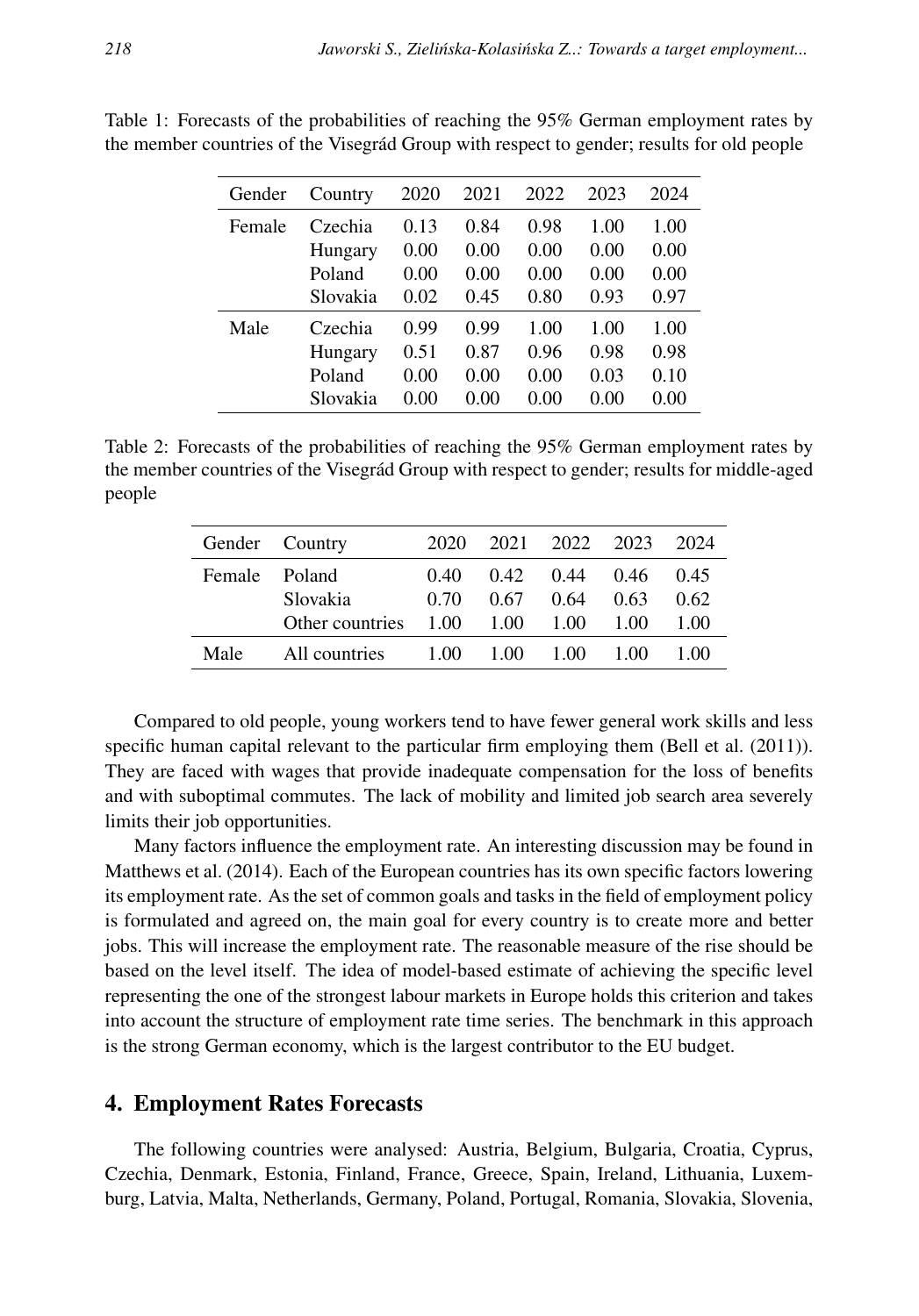Sweden, Hungary, the United Kingdom, Italy. The model-based estimates of achieving the 95% German employment rates were calculated as in the previous section. The results are as follows.

#### Results for young women and men.

- 1. The estimated probabilities are less than 0.05 for Belgium, Bulgaria, Czechia, Greece, Spain, France, Croatia, Italy, Cyprus, Latvia, Hungary, Poland, Portugal, Romania, Slovenia, Slovakia.
- 2. The estimated probabilities are equal to at least 0.98 for Denmark, Malta, Netherlands, Austria, Finland, Sweden, the United Kingdom.
- 3. For other countries the estimates are in Table 3. With the exception of Ireland, the estimates are increasing.

Table 3: Model-based estimates of achieving the 95% German employment rates; results for young workers from countries with estimates greater or equal to 0.05 and less than 0.98

|        | Gender Country |      |      | 2020 2021 2022 2023 |      | 2024 |
|--------|----------------|------|------|---------------------|------|------|
| Female | Estonia        | 0.53 | 0.63 | 0.69                | 0.72 | 0.75 |
|        | <b>Ireland</b> | 0.39 | 0.30 | 0.24                | 0.19 | 0.21 |
|        | Lithuania      | 0.00 | 0.00 | 0.02                | 0.10 | 0.23 |
| Male   | Estonia        | 0.38 | 0.46 | 0.51                | 0.58 | 0.61 |
|        | <b>Ireland</b> | 0.12 | 0.10 | 0.06                | 0.06 | 0.06 |
|        | Lithuania      | 0.00 | 0.00 | 0.03                | 0.06 | 0.09 |

Most of the calculated estimates do not exceed 5%. Only 25% of European countries have the estimates greater than 98%. Three countries are between these two extreme cases. This shows that the European countries are highly differentiated.

### Results for middle-aged women and men.

Estimates for middle-aged people are shown in Figure 4. In this case, estimates for most countries are very close to one, therefore only those that are less than 0.9 are displayed. Generally, most middle-aged people in Europe are employed. Employment rates are as high as in Germany and in some cases they are slightly greater. Therefore, the estimates are close to one.

### Results for old-aged women and men.

The case of old workers is rather complex. For some of the countries the probabilities of reaching the 95% of the appropriate German employment rates levels are very low (e.g. for Poland, Romania and Greece) (Table 4). On the other hand, there are countries with a high probability of achieving it (Table 4). Some countries show the probability steeply increasing in the group of women or men (Figure 5).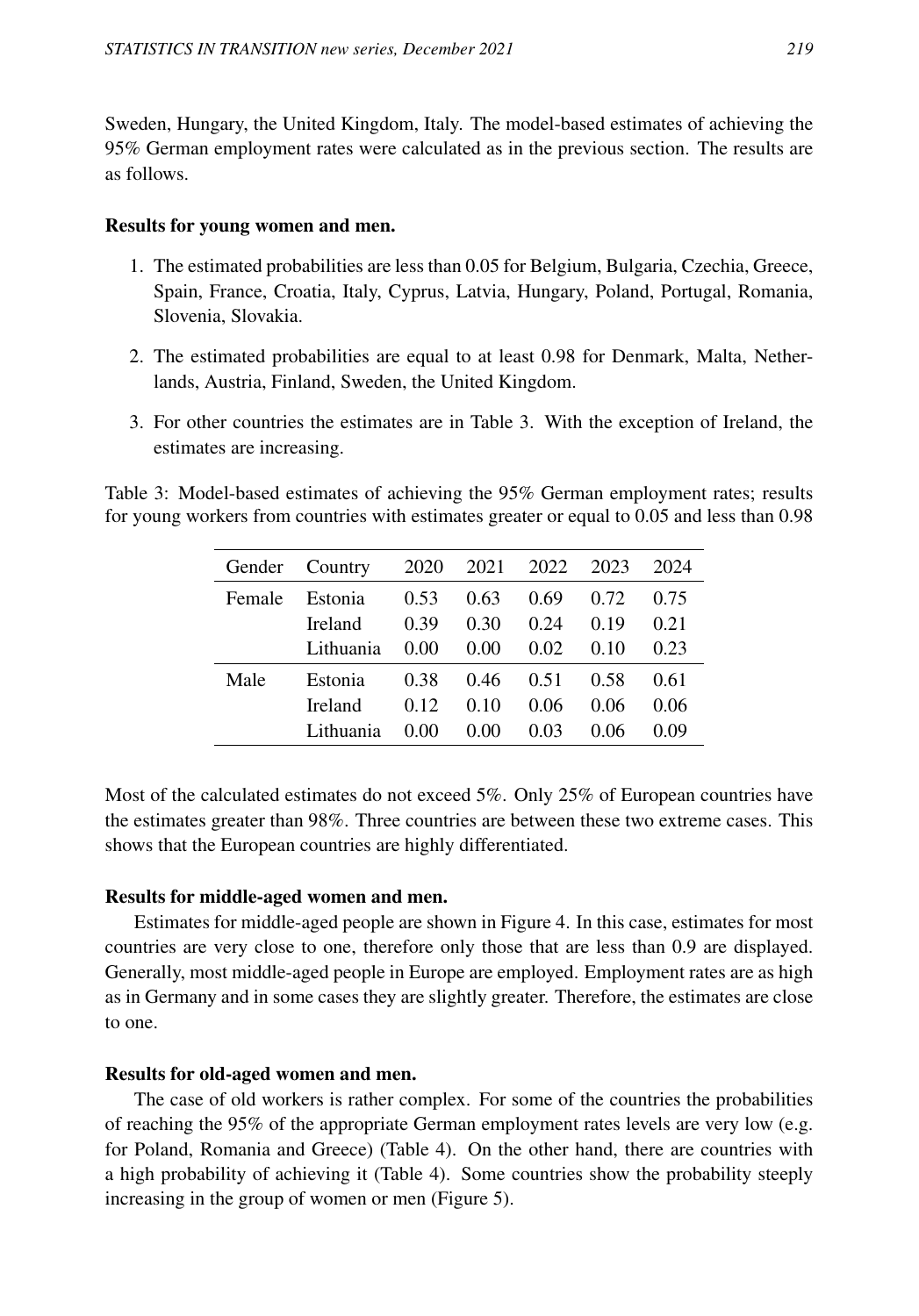

Figure 4: Model-based estimates of achieving the 95% German employment rates; results for middle-aged people from countries with estimates less than 0.9

| Country  | Women    | Men      | Country            | Women | Men |
|----------|----------|----------|--------------------|-------|-----|
| Greece   | $\times$ | $\times$ | Czechia            | ∞     | ⊗   |
| Croatia  | $\times$ | $\times$ | Denmark            | ∞     | ⊗   |
| Italy    | $\times$ |          | Estonia            | ⊗     |     |
| Hungary  | $\times$ | $\times$ | Latvia             | ⊗     |     |
| Malta    | $\times$ |          | Lithuania          | ⊗     | ⊗   |
| Austria  | $\times$ |          | <b>Netherlands</b> | ∞     | ∞   |
| Poland   | $\times$ | $\times$ | Finland            | ∞     | ⊗   |
| Romania  | $\times$ | $\times$ | Sweden             | ∞     |     |
| Belgium  |          | $\times$ | United             | ⊗     |     |
| Spain    |          | $\times$ | Cyprus             |       | ∞   |
| France   |          | $\times$ | Hungary            |       | ⊗   |
| Slovenia |          | $\times$ |                    |       |     |
| Slovakia |          | X        |                    |       |     |

Table 4: Countries with the investigated probabilities less than 0.3 are marked with  $\times$  and greater than 0.8 are marked with ⊗

An interesting case is France. The country is one of the largest contributors to the EU budget, like Germany, but its employment rate is less than in Germany and the investigated probability is very low in both gender groups (mostly less than 2%). This shows how difficult it is to resolve the dispute about the reasons for the given employment levels to differ. Differences in German and French labour-market institutions are significant. The two countries have different economic strategies that affect employment rate and level. Application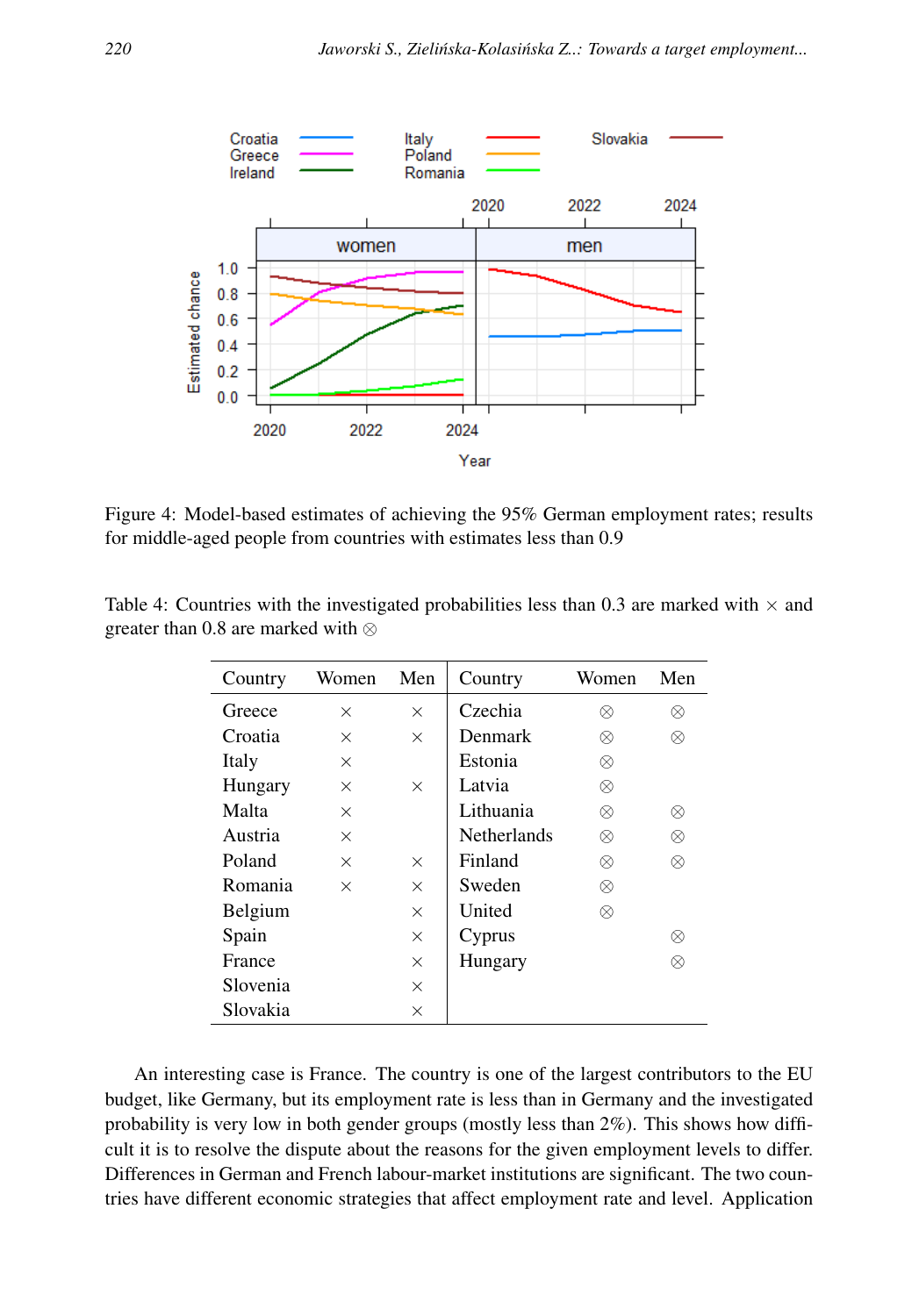of collective bargaining at the firm level allows for more flexibility in Germany (Herzog-Stein et al. (2013), Möller (2010)). However, the higher resilience and flexibility of the German labour market comes at the price of higher market-income inequality and poverty across individuals and age groups (Hartung et al. (2018), Cléaud et al. (2019)).



Figure 5: Model-based estimates of achieving the 95% German employment rates; results for old-aged people from countries with estimates between 0.3 and 0.8

Although Germany's growth model has allowed it to benefit from the strong post-2008 financial crisis recovery in the global economy, it also makes it more exposed to swings in the global cycle. France's growth model has relied more on domestic demand. Together with a larger public sector, this has helped to smooth out economic cycles, but has also implied some losses in cost competitiveness and a significantly higher tax burden (Cléaud et al. (2019)).

### 5. Summary

The idea of model-based probability estimate of reaching the specified employment rate level represented by one of the strongest labour markets in Europe and at the same time one of the largest contributors to the EU budget, i.e. Germany, was applied. This approach takes into account the structure of employment rate time series and allows to forecasting the probability of achieving the given level. The research comprises groups by age and gender. The prognosis is based on the data from 2005 to 2019. The data embracing the year 2020 are not included in the analysis. The one-year series relate to the global spread of a new disease and appear too short to be included into a statistical model. According to the knowledge of the authors no similar approach to the issue has been proposed.

The obtained results are not optimistic for young people. Low probability of reaching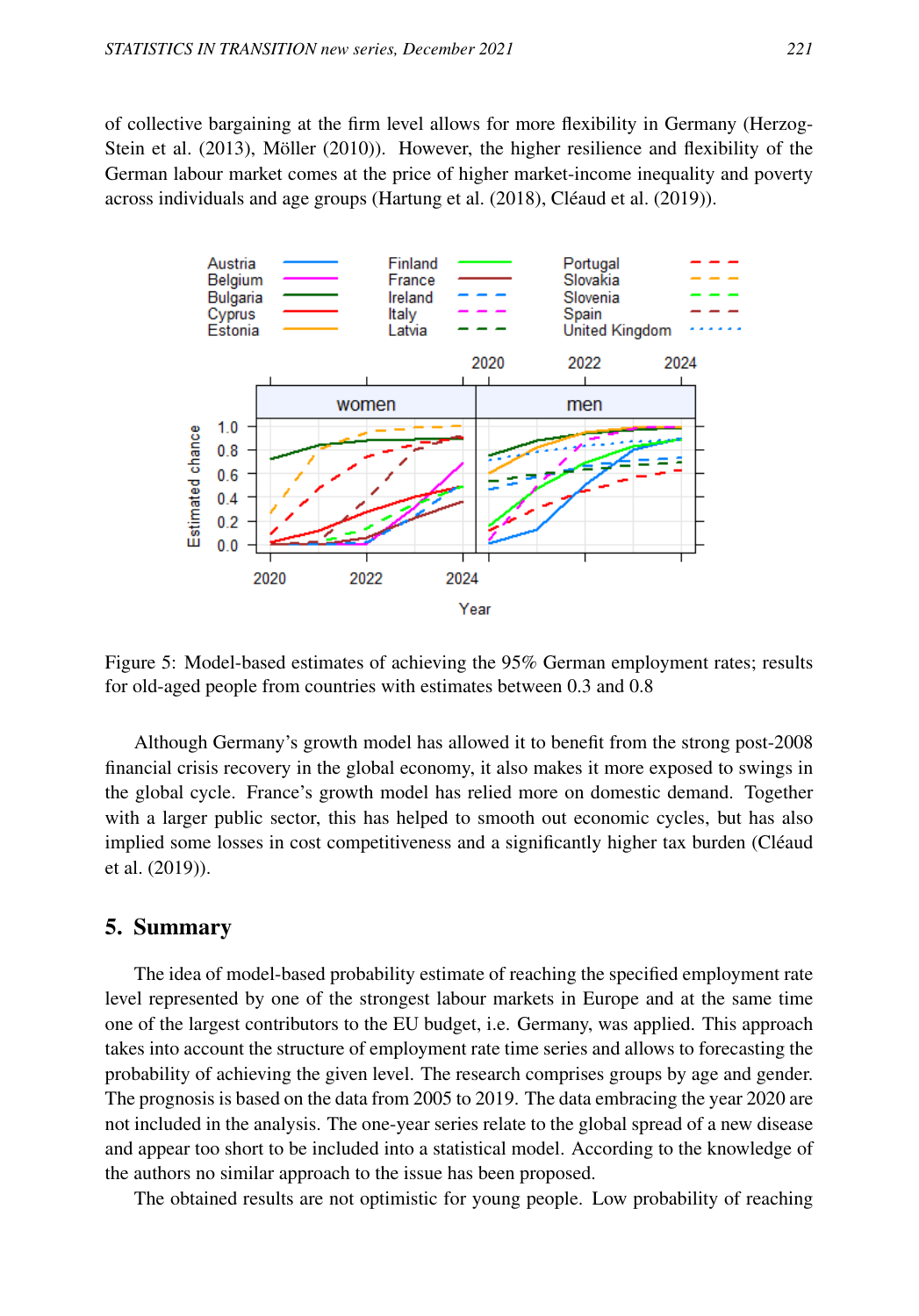the German employment rates levels results from the past covering of 2005-2019 time period. It means that the time series consist of low rates (for example in the case of Bulgaria, Italy or Greece) or are not expected to increase fast enough as in the case of Cyprus, Latvia, Slovenia and other countries with relatively high employment rates. This is true for Belgium, Bulgaria, Czechia, Greece, Spain, France, Croatia, Italy, Cyprus, Latvia, Hungary, Poland, Portugal, Romania, Slovenia and Slovakia. The 2019 employment rates of these countries are shown in Figure 6.



Figure 6: The 2019 employment rates for young people

The employment rates for old people are more optimistic. The rates are increasing and that is reflected by the increasing probability of approaching the levels of German employment rates. Slovakia, Portugal, Spain and Belgium show high growth rates among women. Their probabilities of approaching the 95% German employment rates levels are expected to rise above 80% no later than in 2024. Among men it includes Estonia, Italy, Finland and Austria (see Figure 5).

The employment rates for old people may be strongly influenced by the pandemic. A large body of research has established health as a significant factor affecting the labour market participation of older people, with those in poorer health more likely not to be employed (van den Berg et al. (2008), van Rijn et al. (2014)). Figure 7 shows the distribution of difference between employment rates of 2020:Q2 and of 2019:Q2. About half of the European countries show a decrease in employment rates among old-aged people since the beginning of the pandemic. The distribution is shifted to the left compared to the corresponding data of a previous year. Differences in employment levels are more varied for women, as can be seen from the different scale of distributions.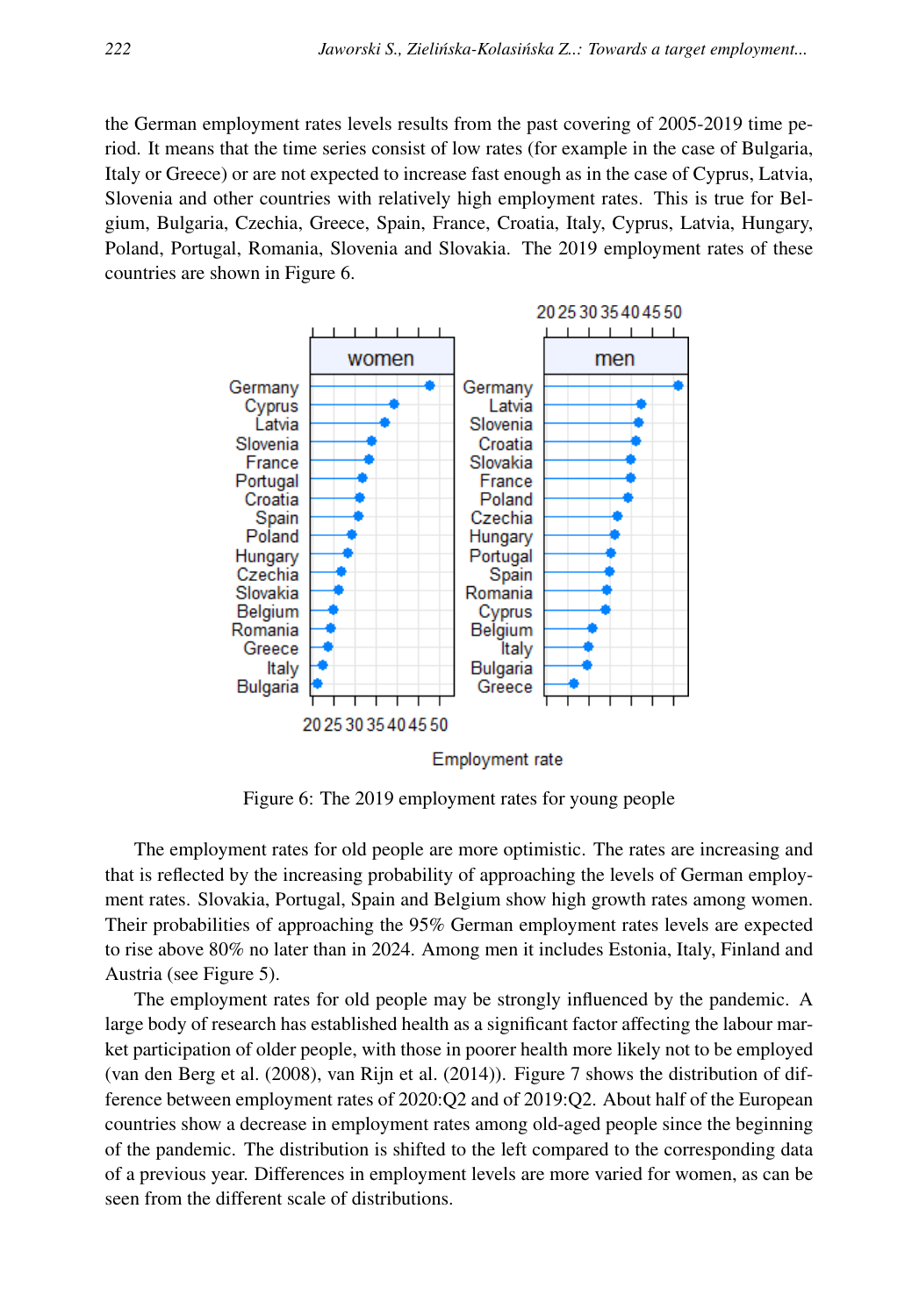

Figure 7: Employment rate difference distribution 2020:Q2 vs 2019:Q2 and 2019:Q2 vs 2018:Q2 for old people across European countries.

The German Institute for Economic Research (DIW Berlin) said that Germany's economic output could return to pre-crisis levels toward the end of 2021. The prognosis for Europe is less optimistic. Autumn 2020 Economic Forecast of European Commission claims that output in both the euro area and the EU is not expected to recover its pre-pandemic level in 2022. Hence, the forecasts contained in this article should be postponed by at least two years.

The low employment rate of young people is very disadvantageous from a social point of view. Already in the nineteenth century, Gustav Le Bon wrote: *The conditions of success in life are the possession of judgment, experience, initiative, and character – qualities which are not bestowed by books* (Le Bon (2015)). This message is still relevant today (compare with Bell et al. (2011) and Standing (2016)).

The increasing employment rate of older people is implied by demographic ageing. The European Commission suggests that policy makers should have incentivized older workers to remain longer in the labour market. Good health is for many an imperative for working beyond the pensionable age. The employment rate for old people depends strongly on the quality of health, quality of work, benefit system and other factors.

Low employment rates of young and old workers are connected with the phenomenon of a growing number of people with transient roles in the labour market, short spells of employment interspersed with unemployment spells of varied length that do not make life meaningful. Standing (2016) argues that this class of workers, called Precariat, will cause instability in society. Presence of a large Precariat raises the spectre of populist movements to restrict the movement of labour and to promote disenfranchisement of various vulnerable groups. The populist movements go against the mainstream media, universities, the political class, banks, and also against widely accepted truisms such as global warming and the benefits of free trade (Dustmann et. al (2017)).

Some implications of low employment were outlined. The issue is complex and requires detailed research. The aim of the article is not to explain the complexity of the labour market, but to state the pessimistic prognosis about employment rates in European countries. It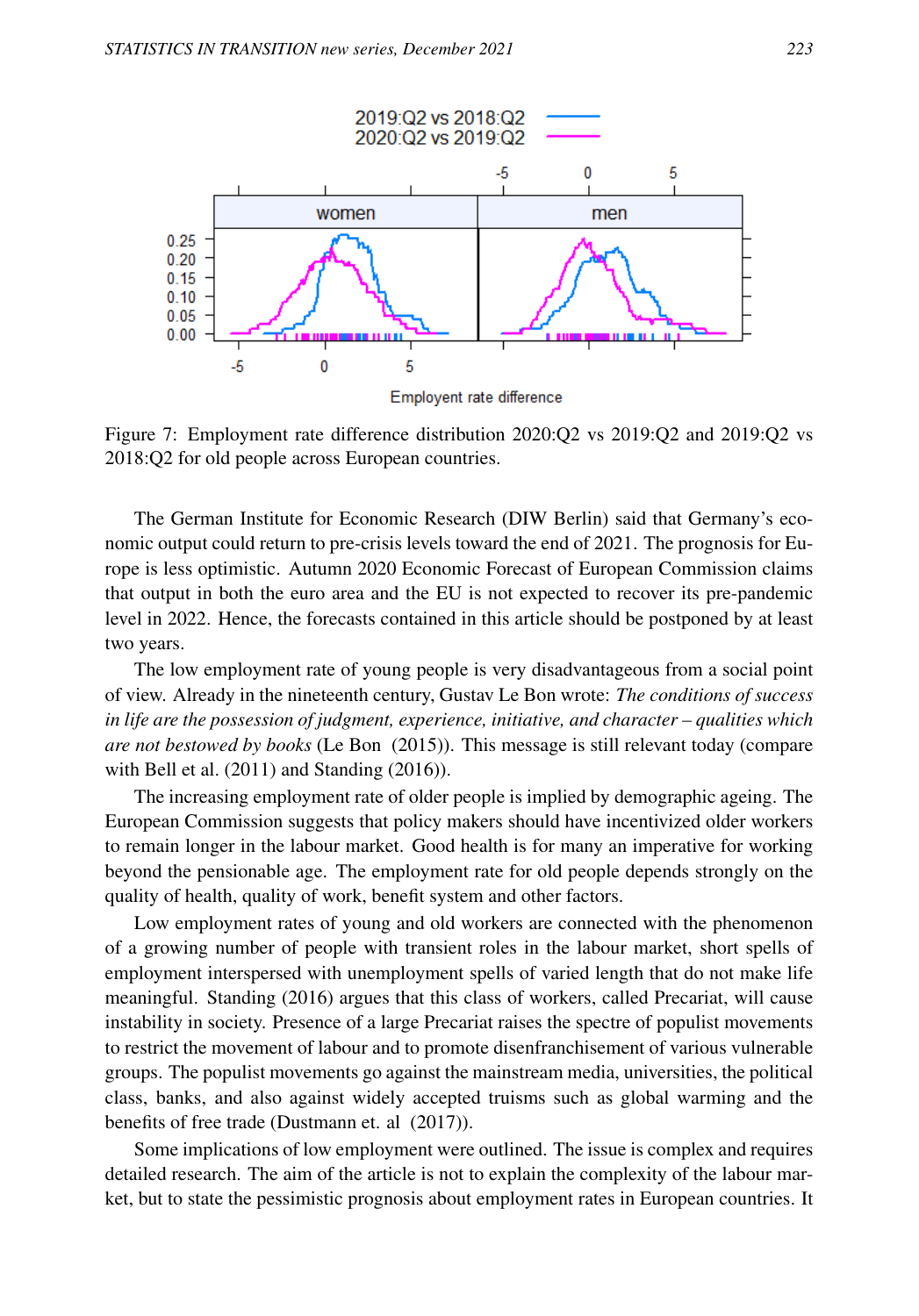seems that governments of many countries should revise their economic strategies affecting labour market if they want to achieve satisfactory employment rates

# References

- Baumol, W. J., (2015). *Macroeconomics: Principles and policy*, Cengage Learning, Inc.
- Bell, D. N., Blanchflower, D. G., (2011). Young people and the Greater Recession,*Oxford Review of Economic Policy*, Vol 27 (2), pp. 241–267.
- Cléaud, G., De Castro Fernández, F., Durán Laguna, J., Granelli, L., Hallet, M., Jaubertie, A., Maravall Rodriguez, C., Ognyanova, D., Palvolgyi, B., Tsalinski, T., Weißschädel, K., Ziemendorff, J., (2019). *Cruising at different speeds: similarities and divergences between the German and the French economies*, European Commission. Directorate General for Economic and Financial Affairs, Discussion Paper 103. https://doi.org/10.2765/756955
- Corselli-Nordblad, L., Strandell, H., (2020). *Ageing Europe: Looking at the lives of older people in the EU: 2020 Edition*, Eurostat. https://doi.org/10.2785/628105.
- Dustmann, Ch., Eichengreen, B., Otten, S., Sapir, A., Tabellini, G., Zoega, G., (2017). *Europe's trust deficit: Causes and remedies*, CEPRR PRESS. Retrieved from http://voxeu.org/system/files/epublication/Europes\_Trust\_Deficit\_MII1.pdf
- European Commission, (2020). *European Skills Agenda for Sustainable Competitiveness, Social Fairness and Resilience*, Retrieved from https://ec.europa.eu/social/main.jsp?catId=89&newsId=9723
- European Commission, (2018). *The Youth Guarantee*. Retrieved from https://ec.europa.eu/social/main.jsp?catId=1079
- European Commission, (2017). *Investing in Europe's Youth*. Retrieved from https://ec.europa.eu/social/BlobServlet?docId=16923.
- European Commission, (2012). Youth Employment Initiative. Retrieved from https://ec.europa.eu/social/main.jsp?catId=1176.
- Hartung, B., Jung, P., Kuhn, M., (2018). *What hides behind the German labour market miracle? Unemployment insurance reforms and labor market dynamics*, CESifo Working Paper Series 7379. Retrieved from https://ideas.repec.org/p/ces/ceswps/\_7379.html
- Herzog-Stein, A., Lindner, F., Sturn, S., (2013). *Explaining the German employment miracle in the Great Recession – The crucial role of temporary working time reductions*, IMK Working Paper 114–2013, IMK at the Hans Boeckler Foundation, Macroeconomic Policy Institute. Retrieved from http://www.boeckler.de/pdf/p\_imk\_wp\_114\_2013.pdf
- Hyndman R. J., Koehler, A. B., Snyder, R., D., Grose, S., (2002). *A state space framework for automatic forecasting using exponential smoothing methods*, International Journal of Forecasting, 18(3), pp. 439–454.